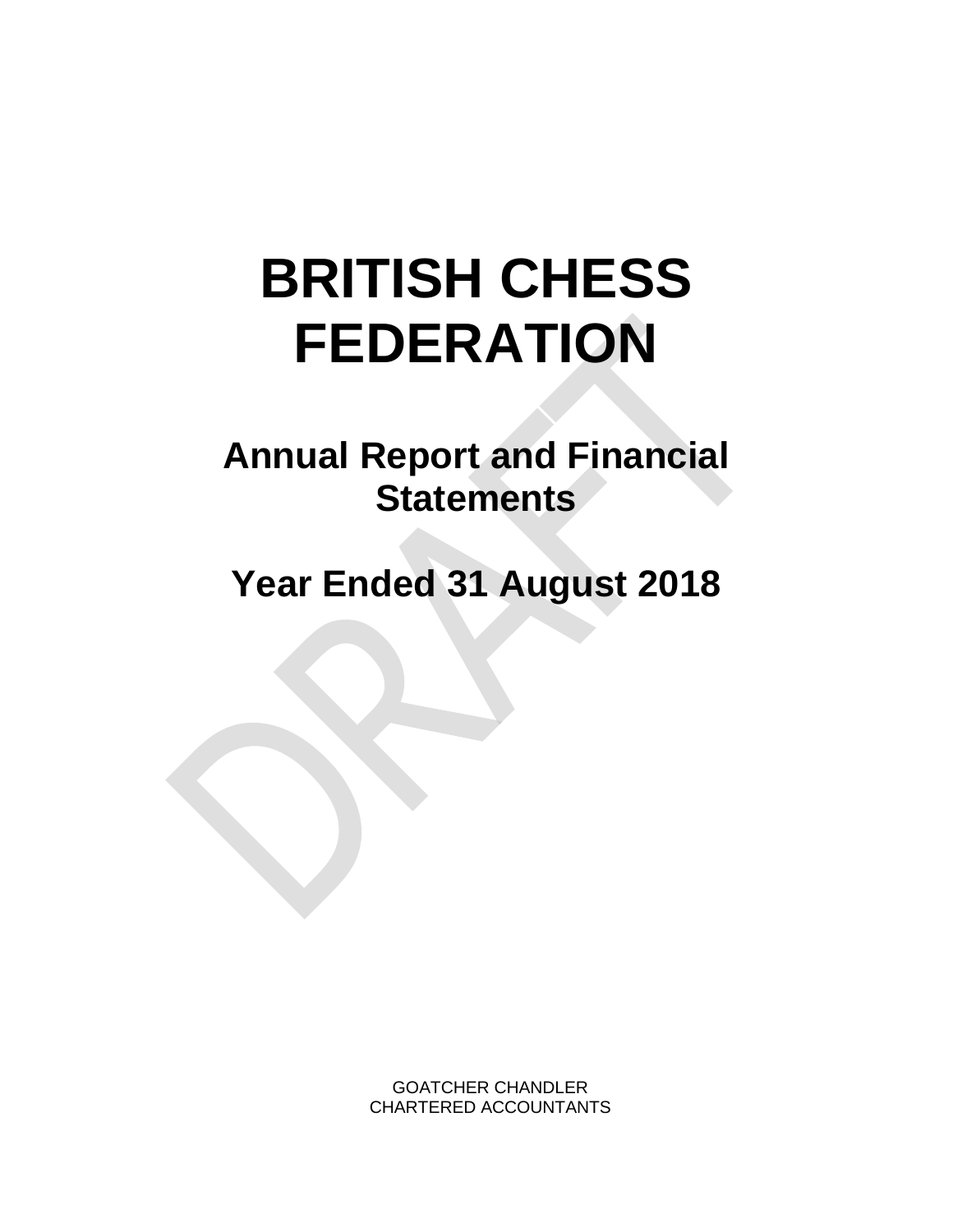## **CONTENTS OF ANNUAL REPORT**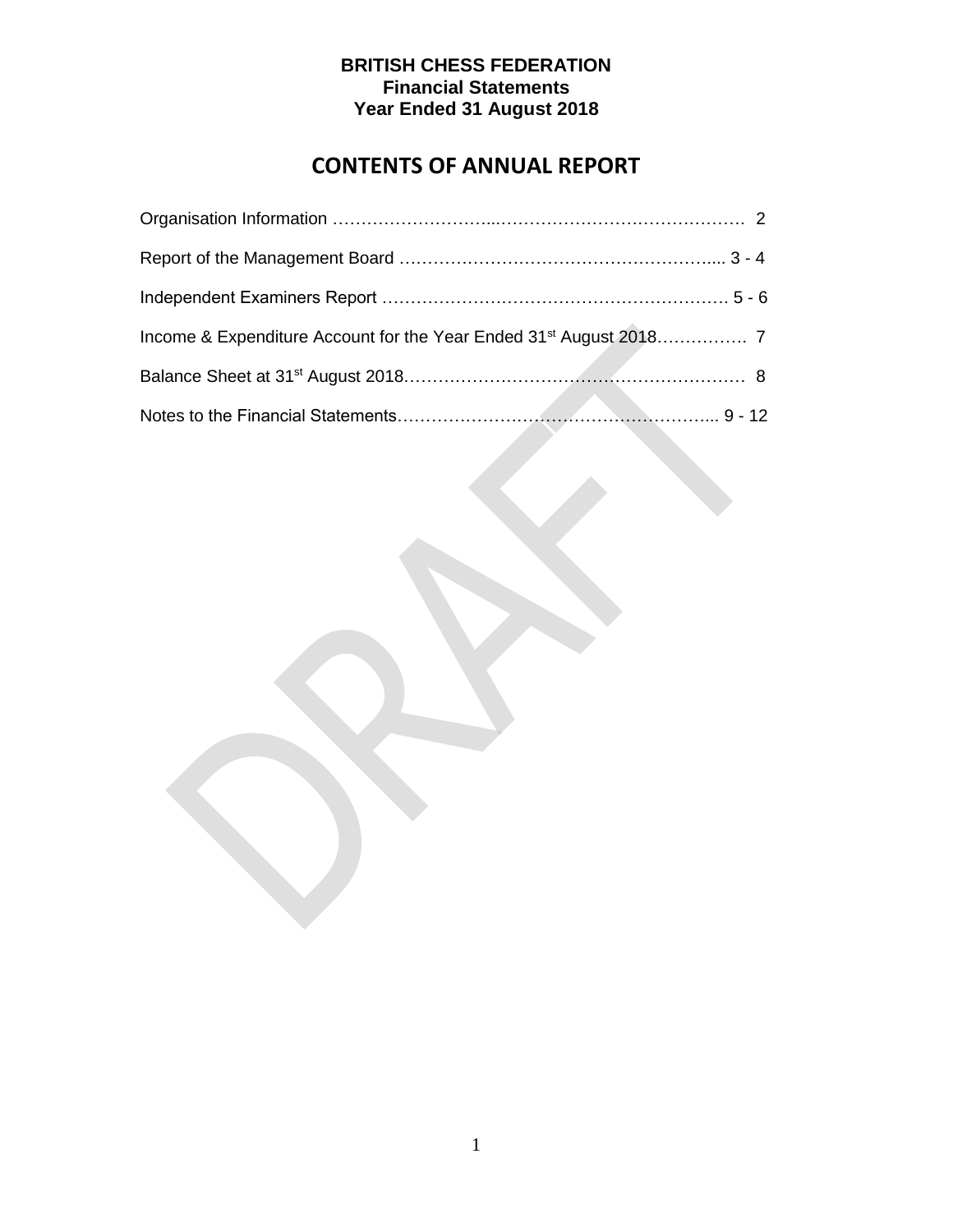## **ORGANISATION INFORMATION**

| <b>Directors</b>                | D Lawson<br>M Truran<br>D Eustace<br>A Holowczak<br>M Pein<br>D Thomas<br>J Clissold<br>J Denning<br>S Woodhouse<br>C Fegan<br>A G Elwin       |
|---------------------------------|------------------------------------------------------------------------------------------------------------------------------------------------|
| <b>Trustees</b>                 | <b>R</b> Edwards<br>I Keen                                                                                                                     |
| <b>Bankers</b>                  | <b>NatWest Bank</b><br><b>Havelock Road</b><br><b>Hastings</b><br><b>East Sussex</b><br><b>TN34 1BW</b>                                        |
|                                 | <b>Investment Managers</b> Smith & Williamson Investment Management<br>25 Moorgate<br>London<br>EC2R 6AY                                       |
| Independent<br><b>Examiners</b> | <b>Goatcher Chandler</b><br><b>Chartered Accountants</b><br>31 St. Georges Square<br><b>St Georges Centre</b><br>Gravesend<br>Kent<br>DA11 OTB |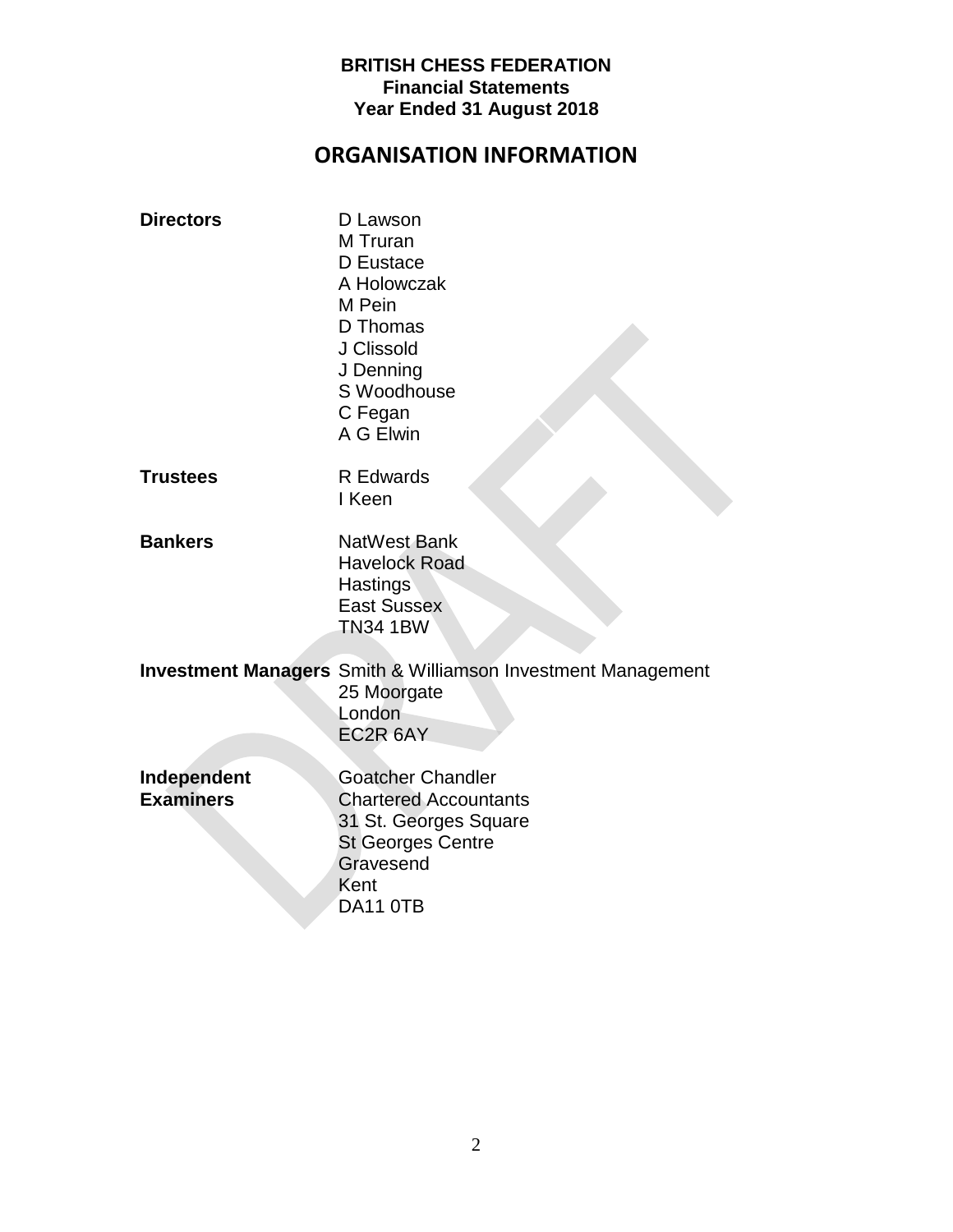## **REPORT OF THE MANAGEMENT BOARD**

The British Chess Federation is an unincorporated body governed by its constitution adopted in 1904 (as amended 12 January 2013)

## **1. THE MANAGEMENT BOARD**

Under the BCF Constitution, the Management Board comprises the Directors and Secretary of the English Chess Federation for the time being.

For the period covered by these accounts, the Management Board therefore comprised:

M Truran D R Thomas D Eustace J Clissold D R C Lawson M Pein J Denning A Holowczak S V Woodhouse

Other changes in directors holding office are as follows:

Mrs S N Longson - resigned 20 October 2017 C Fegan - appointed 15 June 2018

A G Elwin was appointed as a director after 31 August 2018 but prior to the date of this report.

T S Whitfield ceased to be a director after 31 August 2018 but prior to the date of this report.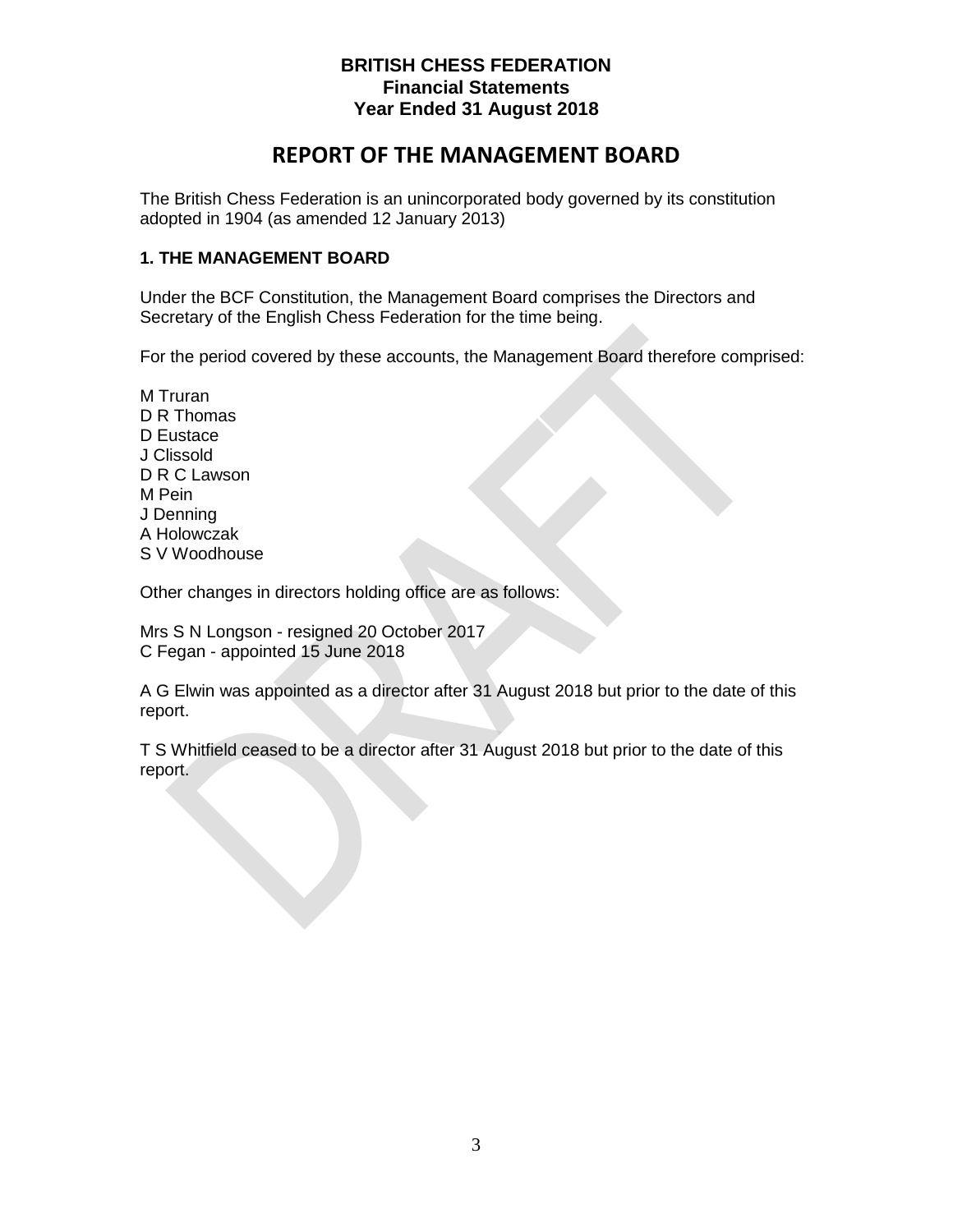#### **2. MANAGEMENT BOARD'S RESPONSIBILITIES STATEMENT**

The Management Board is responsible for preparing the Report of the Management Board and the financial statements in accordance with applicable law and regulations.

The Management Board is responsible for keeping adequate accounting records sufficient to show and explain the Federation's transactions and for preparing financial statements for each financial year which show a true and fair view of the state of affairs of the Federation at the year end and of the surplus or deficit for the period under review. The Management Board is also responsible for safeguarding the assets of the Federation and hence for taking reasonable steps for the prevention and detection of fraud and other irregularities.

In preparing the financial statements the Management Board is required to:

- select suitable accounting policies and apply them consistently;
- make judgments and accounting estimates that are reasonable and prudent;
- state whether applicable accounting standards have been followed, subject to any material departures disclosed and explained in the financial statements;
- prepare the financial statements on a going concern basis unless it is inappropriate to presume that the Federation will continue to exist.

## **3. APPROVAL OF THE ACCOUNTS ON BEHALF OF THE MANAGEMENT BOARD**

These financial statements were approved by the Management Board on XXXX and were signed on its behalf by:-

David Eustace Finance Director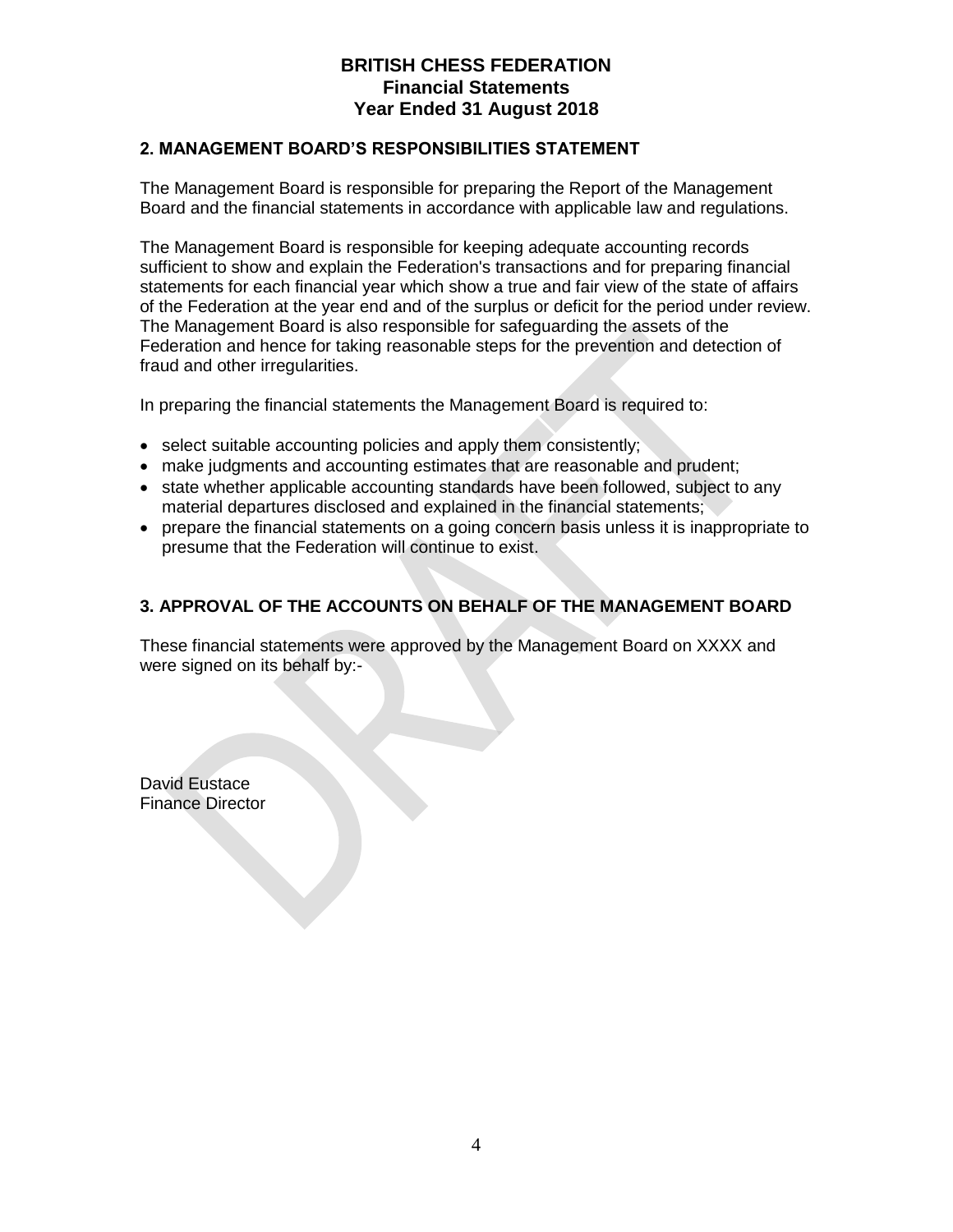## **INDEPENDENT EXAMINERS' REPORT TO THE MANAGEMENT BOARD OF THE BRITISH CHESS FEDERATION**

In accordance with your instructions and in order to assist you fulfil your duties under the Federation's constitution, we have reviewed, without carrying out an audit, the annexed financial statements of the British Chess Federation for the year ended 31 August 2018 as set out on pages 7 to 12 which consist of an income and expenditure account, a balance sheet and related notes.

The accounts have been prepared on the accounting basis set out on page 9.

The accounts are not intended to achieve full compliance with the provisions of UK Generally Accepted Accounting principles.

We have carried out this engagement In accordance with technical guidance issued by the institute of Chartered Accountants in England & Wales.

As a practising member firm of the Institute of Chartered Accountants in England and Wales (ICAEW), we are subject to its ethical and other professional requirements which are detailed at iceaw.com/regulations.

Our work has been undertaken solely so that we might review the accounts that we have been engaged to review, report to you that we have done so, and state those matters that we have agreed to state to you in this report and for no other purpose. To the fullest extent permitted by law, we do not accept or assume responsibility to anyone other than the Management Board for our work or for this report.

### **Respective responsibilities of Management Board and examiner**

The Federation's Management Board is responsible for the preparation of the financial statements. The Management Board considers that an audit is not required for this year and that an independent examination is needed.

#### **Basis of independent examiner's report**

An examination includes a review of the accounting records kept by the Federation and a comparison of the accounts presented with those records. It also includes consideration of any unusual items or disclosures in the accounts, and the seeking of explanations from the Management Board concerning any such matters. The procedures undertaken do not provide all of the evidence that would be required in an audit and, consequently no opinion is given as to whether the accounts present a 'true and fair view' and the report is limited to those matters set out in the statement below.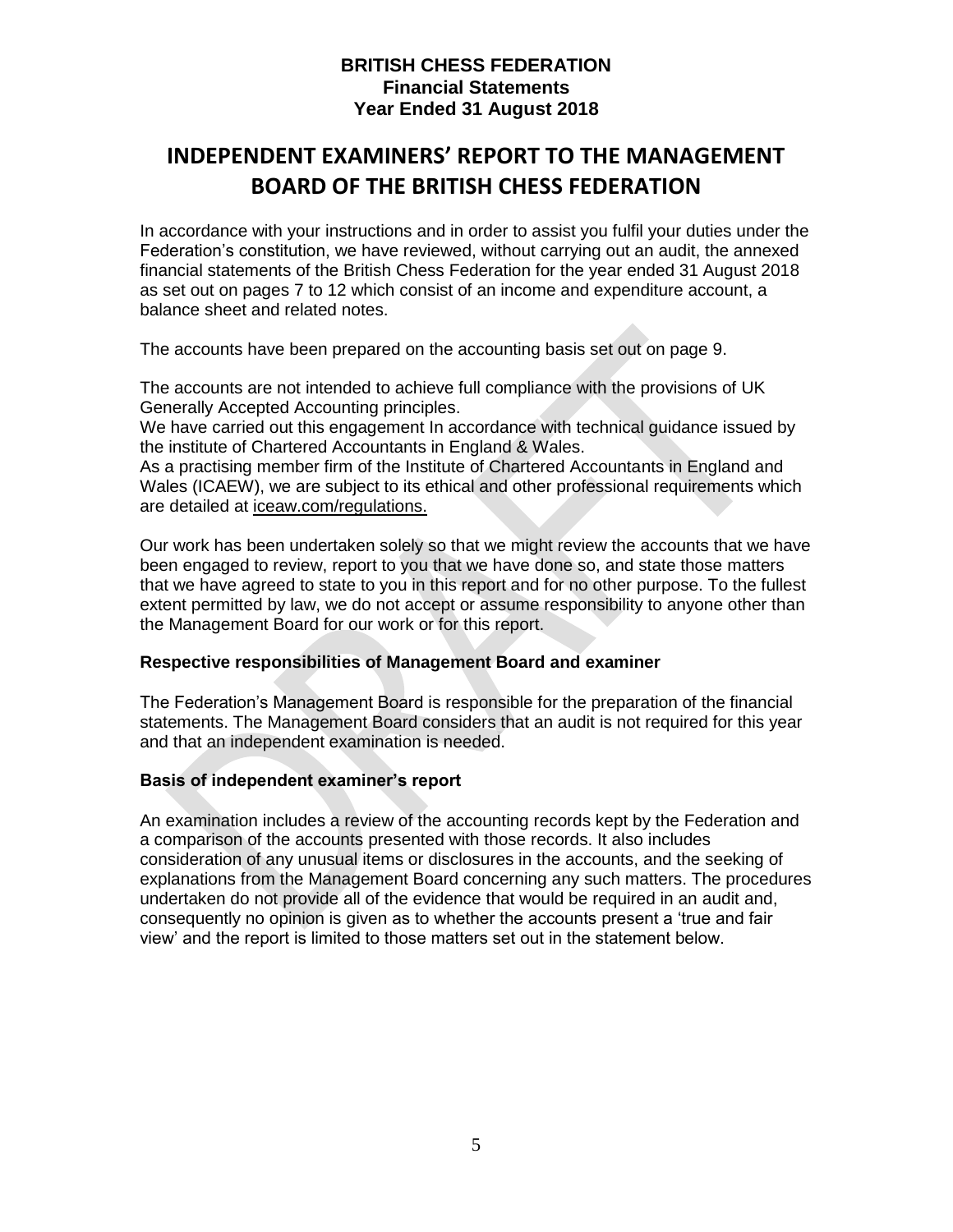## **INDEPENDENT EXAMINERS' REPORT TO THE MANAGEMENT BOARD OF THE BRITISH CHESS FEDERATION**

## (…Continued)

#### **Independent examiner's statement**

In connection with our examination, no matter has come to our attention:

(1) which gives reasonable cause to believe that in any material respect the requirements:

- to keep adequate accounting records; and
- to prepare accounts which accord with the accounting records and to comply with the accounting requirements

have not been met; or

(2) to which, in my opinion, attention should be drawn in order to enable a proper understanding of the accounts to be reached.

We can confirm that no matters need to be brought to the attention of the Management Board.

Goatcher Chandler Chartered Accountants 31 St. Georges Square St Georges Centre **Gravesend** Kent DA11 0TB

Date: .............................................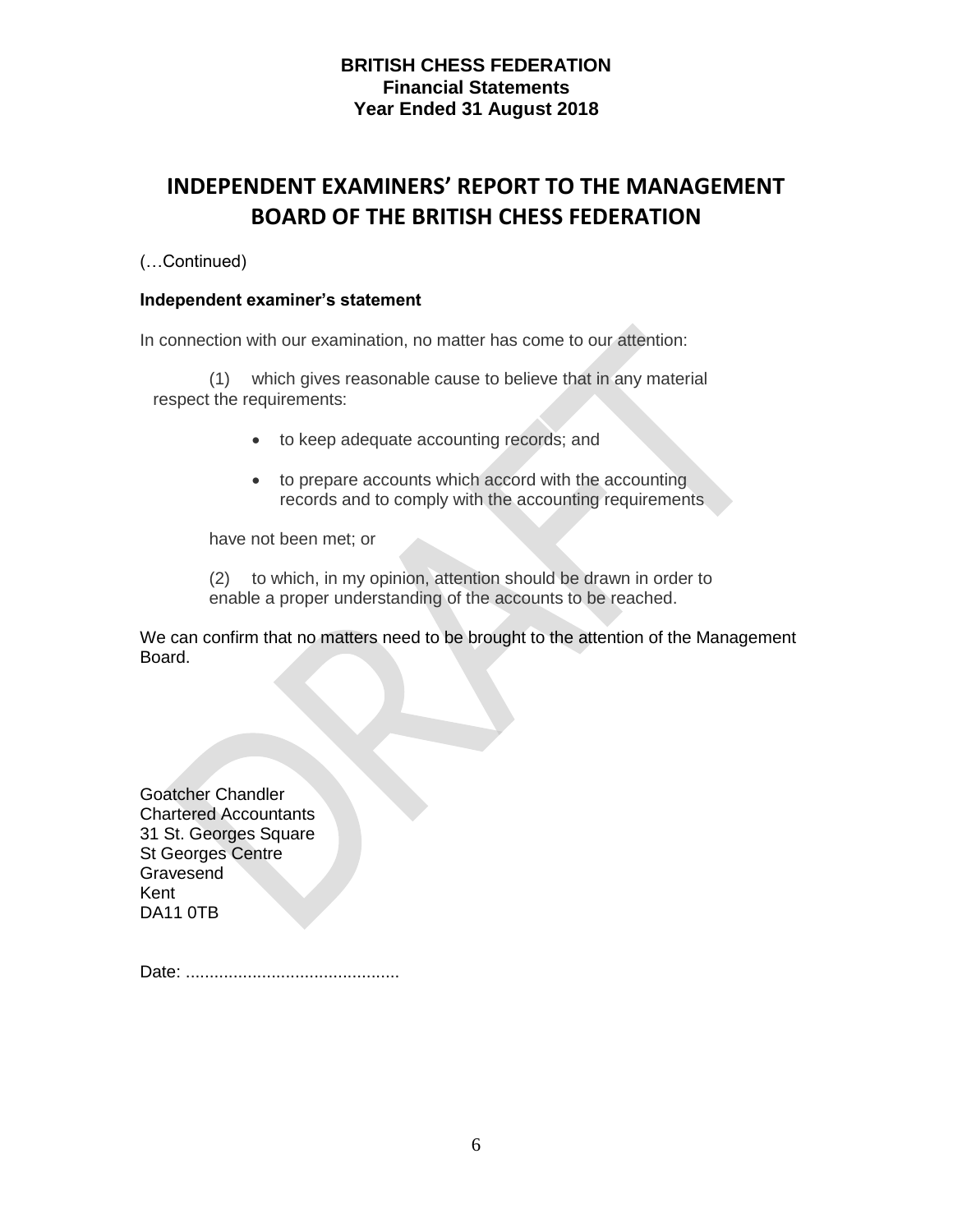## **INCOME AND EXPENDITURE ACCOUNT**

|                                  | 2018       | 2017    |
|----------------------------------|------------|---------|
|                                  | £          | £       |
| <b>Income</b>                    |            |         |
| <b>PIF 1 Dividends</b>           | 3,442      | 3,720   |
| PIF 1 Gross interest             |            | 118     |
| PIF 2 (Robinson) Dividends       | 3,232      | 1,814   |
| PIF 2 (Robinson) Gross interest  |            | 1,188   |
| Realised gains                   | 124,942    | 1,663   |
| <b>Bank interest</b>             |            |         |
|                                  |            |         |
|                                  | 131,619    | 8,504   |
|                                  |            |         |
| <b>Expenditure</b>               |            |         |
| PIF brokers fees                 | 2,560      | 2,971   |
| Accountancy                      | 1,752      | 700     |
| Independent examiners fee        | 700        | 500     |
| Other expenditure                | 144        | 61      |
|                                  |            |         |
|                                  | 5,156      | 4,232   |
|                                  |            |         |
|                                  |            |         |
| Surplus for the year before tax  | 126,463    | 4,272   |
|                                  |            |         |
| Grants                           | (5,000)    | (5,000) |
| Donations                        | (154, 381) |         |
| Corporation tax                  | (1,623)    | (333)   |
|                                  |            |         |
| Surplus / (deficit) for the year | (34, 541)  | (1,061) |
|                                  |            |         |

The attached notes form part of these financial statements.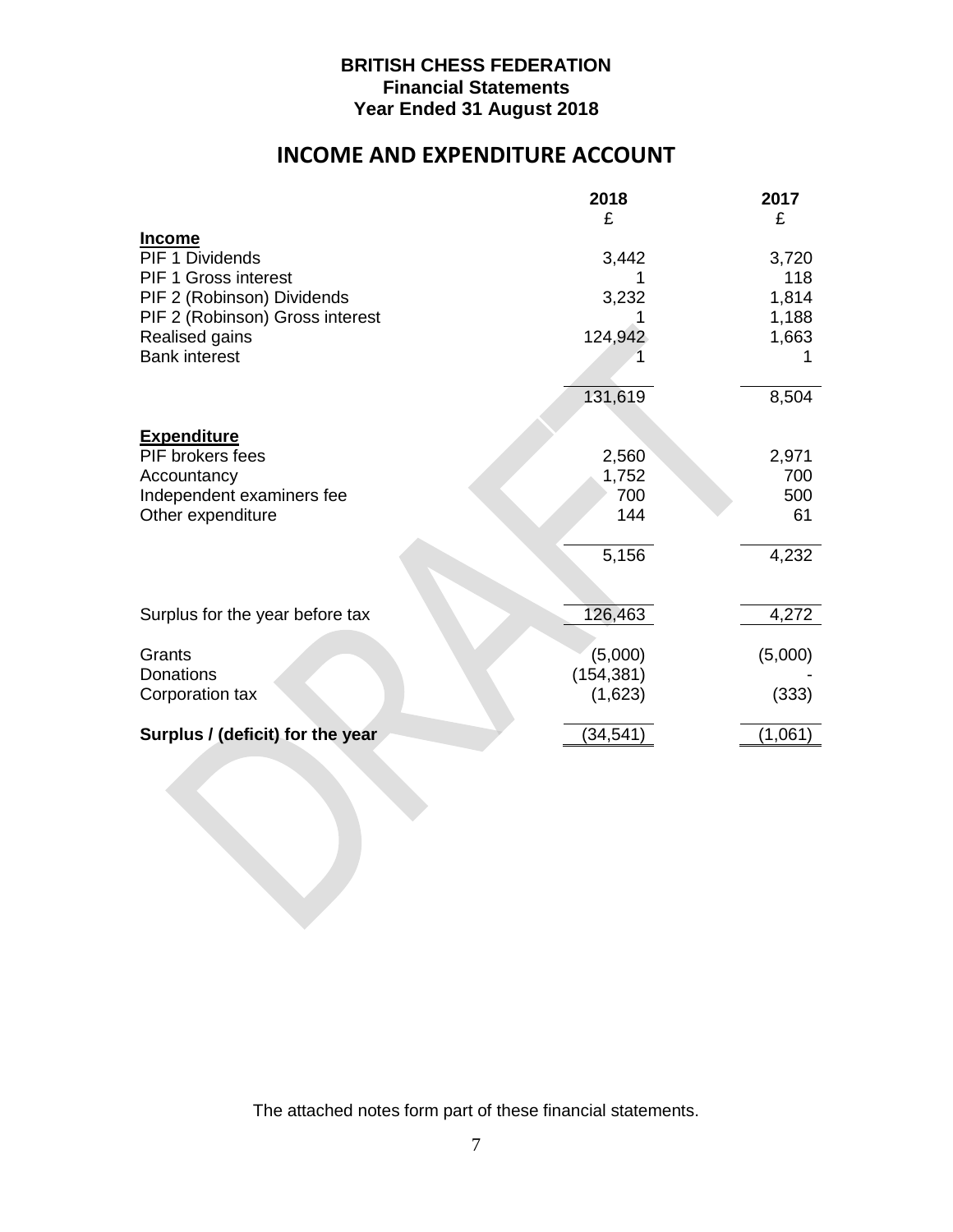## **BALANCE SHEET**

|                                                 |                       |        | 2018              |        | 2017               |
|-------------------------------------------------|-----------------------|--------|-------------------|--------|--------------------|
|                                                 | <b>Notes</b>          | £      | £                 | £      | £                  |
| <b>Fixed Assets</b>                             |                       |        |                   |        |                    |
| <b>PIF 1 investments</b><br>PIF 2 investments   | 4<br>5                |        | 54,606<br>113,534 |        | 80,615<br>115,315  |
|                                                 |                       |        |                   |        |                    |
| <b>Current Assets</b>                           |                       |        |                   |        |                    |
| <b>Debtors</b>                                  | 6                     | 1,129  |                   | 1,343  |                    |
| Cash at bank                                    |                       | 1,682  |                   | 6,517  |                    |
| Cash held by investment managers                |                       | 2,654  |                   | 5,257  |                    |
|                                                 |                       | 5,465  |                   | 13,117 |                    |
|                                                 |                       |        |                   |        |                    |
| <b>Creditors</b>                                |                       |        |                   |        |                    |
| Amounts falling due within one year             | $\overline{7}$        | 14,920 |                   | 15,819 |                    |
|                                                 |                       |        |                   |        |                    |
| <b>Net Current Assets / (Liabilities)</b>       |                       |        | (9, 455)          |        | (2,702)            |
|                                                 |                       |        |                   |        |                    |
| <b>Total Assets Less Current Liabilities</b>    |                       |        | 158,387           |        | 193,228            |
|                                                 |                       |        |                   |        |                    |
|                                                 |                       |        |                   |        |                    |
| <b>Reserves</b><br>Permanent investment funds 1 |                       |        | 54,606            |        | 80,615             |
| Permanent investment funds 2                    | $\boldsymbol{8}$<br>8 |        | 113,534           |        |                    |
|                                                 |                       |        | 168,140           |        | 115,315<br>195,930 |
|                                                 |                       |        |                   |        |                    |
| General fund                                    | 8                     |        | (9, 455)          |        | (2,702)            |
|                                                 |                       |        |                   |        |                    |
|                                                 |                       |        | 158,685           |        | 193,228            |
|                                                 |                       |        |                   |        |                    |
|                                                 |                       |        |                   |        |                    |
|                                                 |                       |        |                   |        |                    |
|                                                 |                       |        |                   |        |                    |
|                                                 |                       |        |                   |        |                    |
|                                                 |                       |        |                   |        |                    |
|                                                 |                       |        |                   |        |                    |
|                                                 |                       |        |                   |        |                    |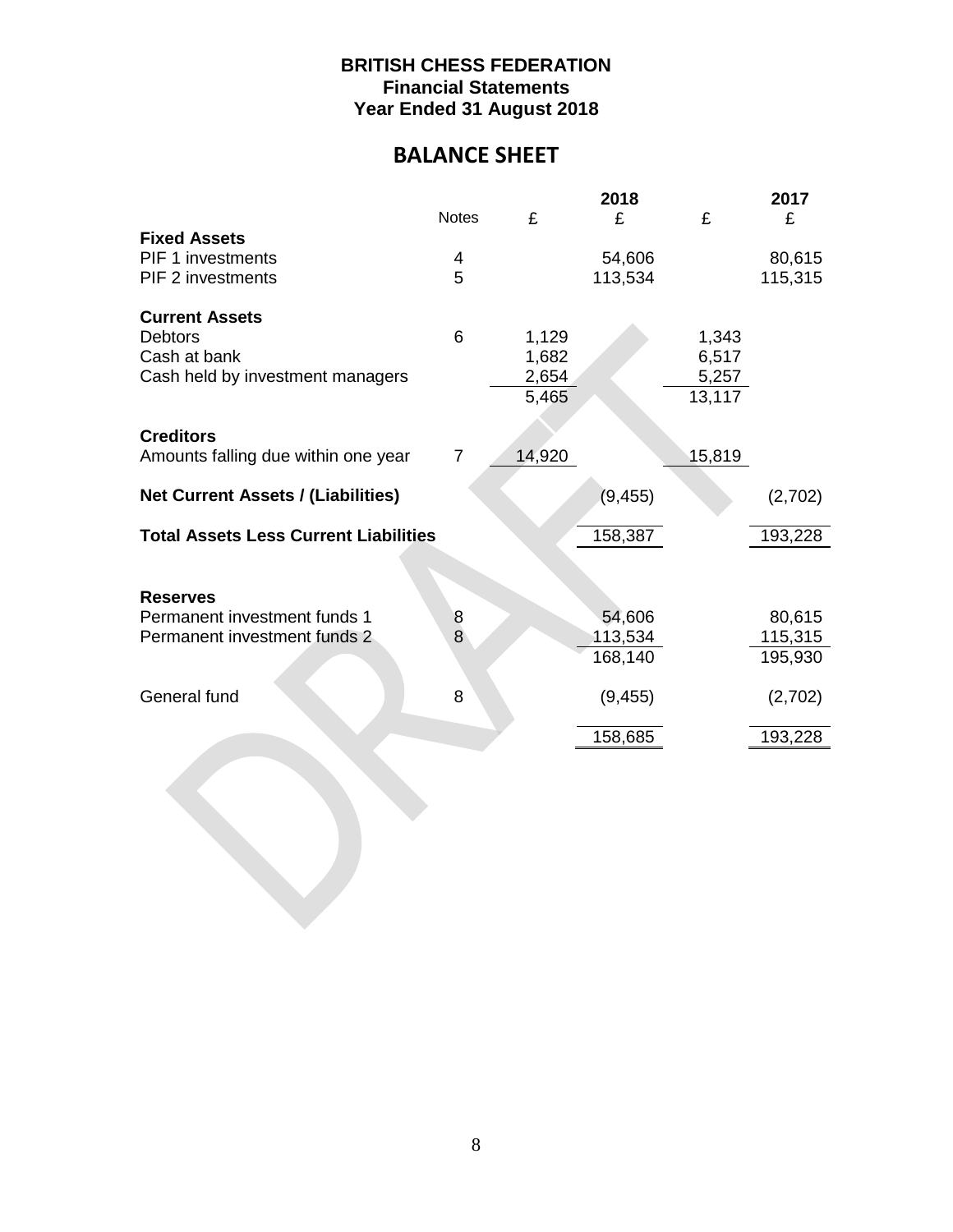## **NOTES TO THE FINANCIAL STATEMENTS**

### **1. Principal accounting policies**

#### Accounting convention

The British Chess Federation is an unincorporated body and the accounts are prepared in accordance with current recommended accounting practices. The financial statements have been prepared under the historical cost convention.

Income Income represents interest, dividends and royalties received.

**Investments** Investments held as fixed assets are stated in the balance sheet at cost. The midmarket value at the balance sheet date is shown in the notes.

### **2. Permanent Invested Fund**

The investments in the Permanent Invested Fund (PIF) are held by trustees under a deed dated 1929 which is perpetuated by supplementary deeds every 21 years whereby the income is paid to the Federation and the trustees *may* make distributions of capital in exceptional circumstances of urgent need provided the money is for the benefit of "the objects" of the Federation, but only on the authority of a resolution of Council.

## **3. John Robinson**

A separate fund was established out of the legacy from the late John Robinson that was paid to the BCF. The trustees manage the fund in order to be able to provide £5,000 funding towards the British Chess Championships each year.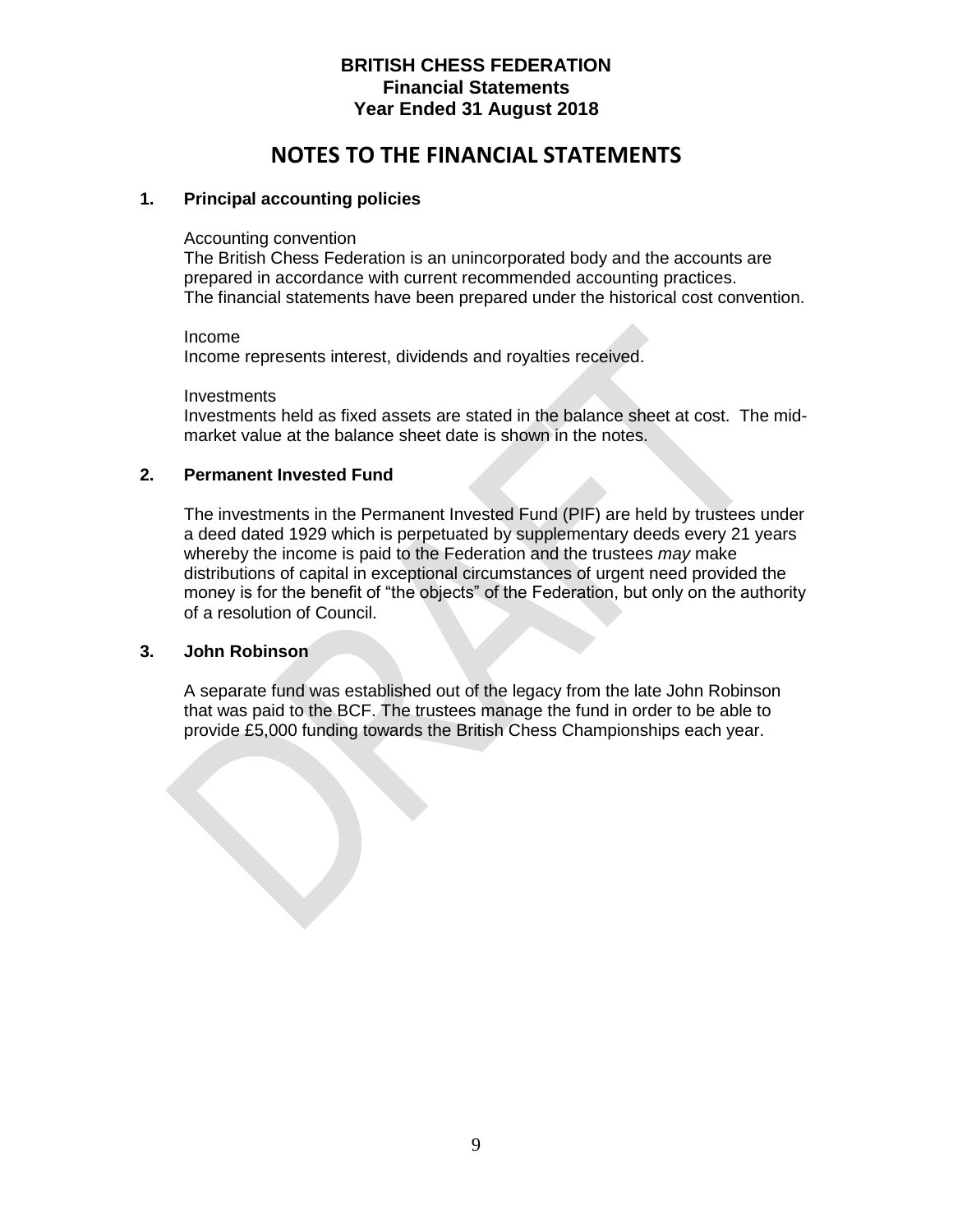# **NOTES TO THE FINANCIAL STATEMENTS (CONTINUED)**

## **4. Permanent Invested Fund 1.**

| <b>Investments</b>                                               |                | Market  | <b>Net</b> |
|------------------------------------------------------------------|----------------|---------|------------|
|                                                                  | <u>At Cost</u> | Value   | Income     |
|                                                                  |                | £       |            |
| <b>Allianz Global Investors UK</b>                               |                |         |            |
| 16,942.28 U K Equity Income C Inc NA                             |                |         | 758        |
| <b>Invesco Fund Managers</b>                                     |                |         |            |
| 6,557.62 IP Income & Growth Z Inc                                |                |         | 314        |
| 6,190.48 Perpetual UK Growth Z Inc                               |                |         | 554        |
| <b>BNY Mellon Fund Managers Ltd</b>                              |                |         |            |
| 2,000 Newton UK Equity Fund                                      |                |         | 361        |
| FIL Investment Services (UK) Ltd                                 |                |         |            |
| 6,250 Fidelity European Values Ordinary                          |                |         | 272        |
| Smith & Williamson Fund Administration                           |                |         |            |
| 5,141.12 North American Trust                                    |                |         | 32         |
| First State Investments (UK)<br>1,700 Asia Pacific Leaders B NAV | 4,995          | 13,093  | 96         |
| <b>UK Government</b>                                             |                |         |            |
| £8,000 0.125% Index Linked 22/03/29                              | 11,509         | 11,449  | 12         |
| Axa Framlington Unit Management                                  |                |         |            |
| 6,489.74 UK Select Opportunities ZI Dis                          |                |         | 133        |
| <b>Link Fund Solutions</b>                                       |                |         |            |
| 4,750 Trojan Income O Inc NAV                                    | 6,369          | 8,864   | 258        |
| NB Private Equity Partners Ltd                                   |                |         |            |
| 1100 Class A Ord Shares USD0.01                                  | 8,507          | 12,485  | 652        |
| <b>GAM Star Fund Technology Inst</b>                             |                |         |            |
| 325 GBP Acc                                                      | 6,196          | 11,249  |            |
| Hermes Investment Management US                                  |                |         |            |
| 3,750 SMID Equity F USD Inc NAV                                  | 9,435          | 10,630  | 1          |
| <b>Fund Partners Ltd</b>                                         |                |         |            |
| 3,000 Crux Eurpn Spl Sit I GBP Inc                               | 6,845          | 6,990   |            |
|                                                                  |                |         |            |
|                                                                  |                |         |            |
|                                                                  | 53,856         | 74,760  | 3,442      |
| Unquoted - shares in The Chess Centre Ltd                        | 750            | 54,836  |            |
|                                                                  |                |         |            |
| (Market value 31 <sup>st</sup> August 2017 £80,615)              | 54,606         | 129,596 | 3,442      |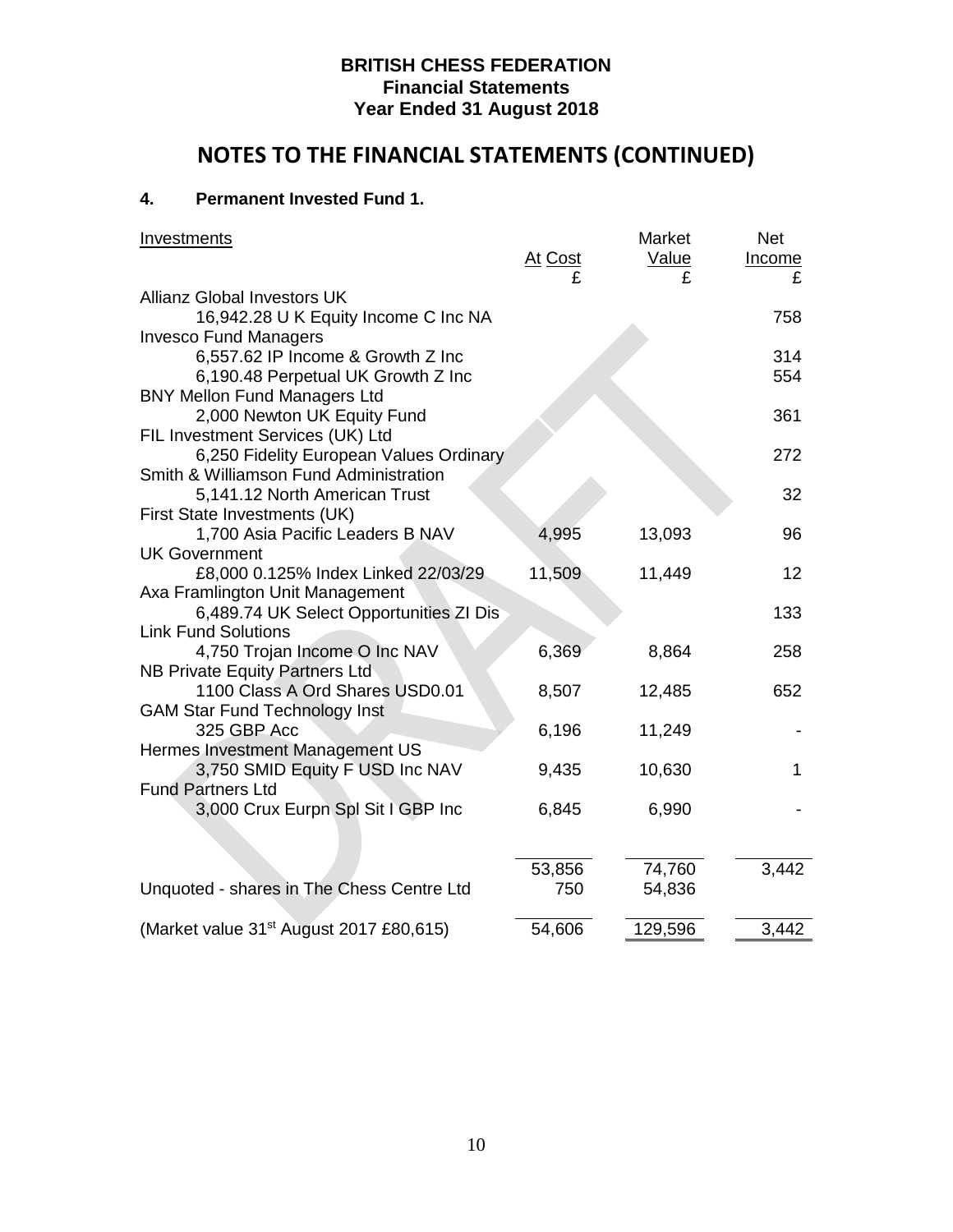# **NOTES TO THE FINANCIAL STATEMENTS (CONTINUED)**

## **5. Permanent Invested Fund 2.**

| <b>Investments</b>                                   |              | Market     | Gross              |
|------------------------------------------------------|--------------|------------|--------------------|
|                                                      | At Cost<br>£ | Value<br>£ | <b>Income</b><br>£ |
| <b>Artemis Fund Managers</b>                         |              |            |                    |
| 5,191.11 Income Inst Inc                             | 10,397       | 13,128     | 534                |
| 13,500 Global Income Units Instl Inc                 | 10,071       | 14,277     | 482                |
| Old Mutual Fund Managers                             |              |            |                    |
| 4,998.31 UK Mid Cap R Inc                            |              |            | 126                |
| Aberdeen Unit Trust Managers                         |              |            |                    |
| 700 Emerging Markets I Acc NAV                       | 4,047        | 5,230      | 51                 |
| Beazley plc                                          |              |            |                    |
| £10,000 5.375% MTN 25/09/19                          | 10,111       | 10,413     | 538                |
| <b>Burford Capital plc</b>                           |              |            |                    |
| 10,000 6.5% Gtd Snr 19/08/22                         | 10,000       | 10,921     | 650                |
| International Public Partnerships Ltd                |              |            | 512                |
| 7,500 Ord<br><b>GVQ Investment Funds (Dublin)</b>    | 9,519        | 11,700     |                    |
| 400 UK Focus                                         | 10,303       | 12,825     | 245                |
| Polar Capital Funds Japan                            |              |            |                    |
| 1018.27   Inc NAV                                    | 7,207        | 10,506     | 85                 |
| <b>Findlay Park Funds plc</b>                        |              |            |                    |
| 275 American USD Dis                                 | 16,709       | 24,856     |                    |
| <b>GAM Star Technology Inst</b>                      |              |            |                    |
| 100 GBP Acc                                          | 1,906        | 3,461      |                    |
| Henderson Global Investors UK I Acc NAV              |              |            |                    |
| 7,000 Ord                                            | 11,194       | 11,648     | 9                  |
| Polar Capital Funds PLC UK                           |              |            |                    |
| 1,000 Value Opps S GBP Inc                           | 12,070       | 12,070     |                    |
|                                                      |              |            |                    |
|                                                      |              |            |                    |
| (Market value 31 <sup>st</sup> August 2017 £150,107) | 113,534      | 141,035    | 3,232              |